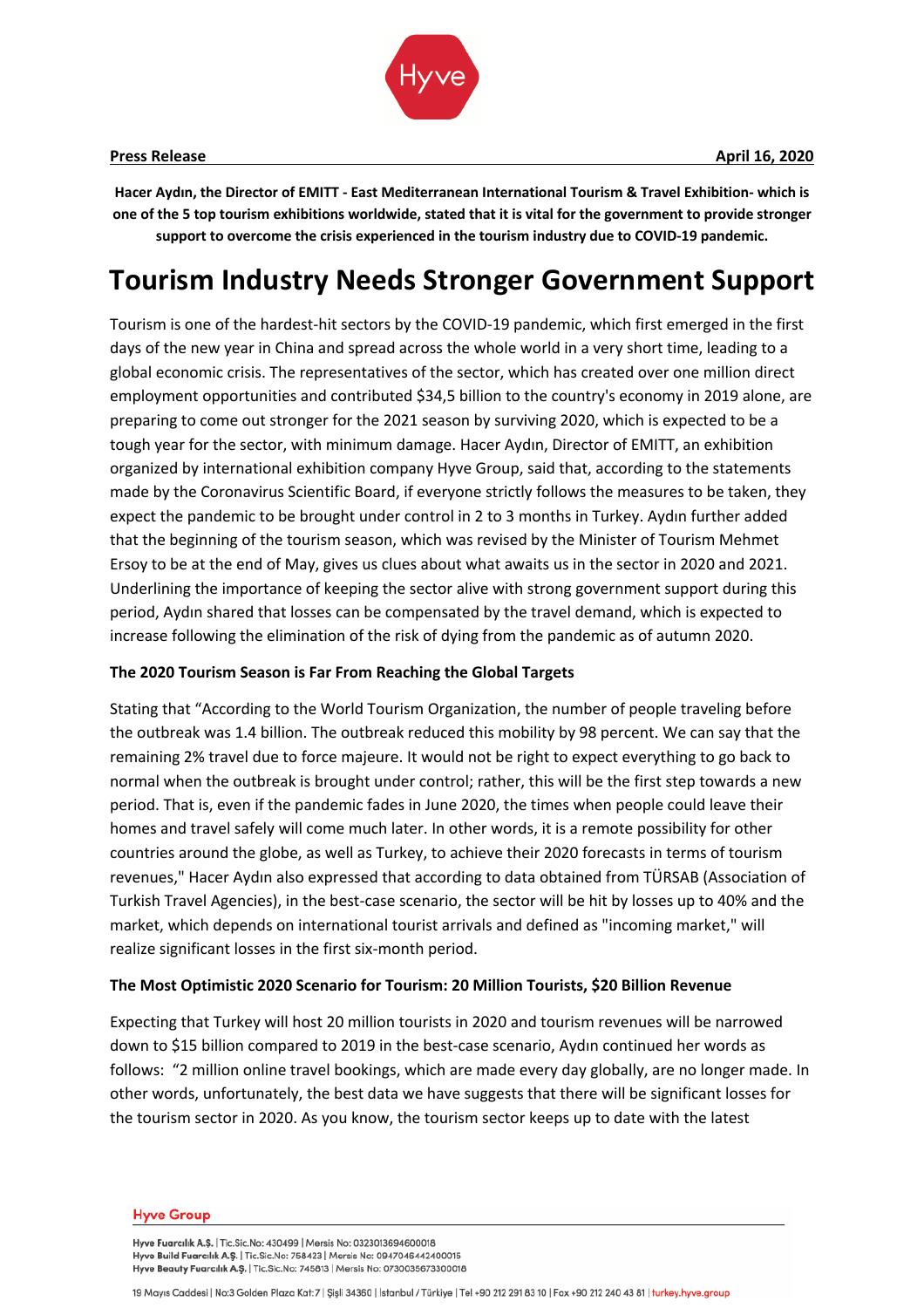

developments at international exhibitions and identifies the trends for the upcoming season and most popular destinations between January and April every year. Predictions are made regarding the amount of quota allocated for the domestic and international markets, and both hosted buyers and hotels sign agreements based on these predictions. We have been far behind our global targets due to the spread of COVID-19 and announcement of pandemic emergency and we, as Turkey, should forget our expectations in terms of international tourist arrivals.

# **Marketing Approaches will Highlight Hygiene Practices**

Stating that cruise tourism season is over before even it started for 2020, air travel demand will decline, or seating arrangement in airplanes will change and passengers will be seated with at least one empty seat between each other as on the buses, and in return, this will lead to an increase in the ticket prices and make the travel more expensive, Aydın added that tourism sector will adapt to a "new normal":

"The way big crowds enjoy their vacations in resorts, or five-star hotels will change. In other words, villa holiday alternatives of the same resorts will gain popularity and people will not prefer to share their swimming pool or vacation area with others. 'All-Inclusive' option will become a type of service that people will no longer prefer. Congress tourism will be severely affected in 2021. Conferences or congresses will be held through Skype or different platforms. People will prefer to travel with their private cars as much as their budget allows for holidays. For these reasons, while expecting an increase in camping & caravan tourism revenues, hygiene will become an important factor when it comes to deciding on the services provided and marketing approaches.

# **All Payments and Debts of the Tourism Sector Should be Suspended for 3 Months**

Stating that the Economic Stability Shield is an important step taken by the government, Aydın underlined that it is critical for the government to rapidly implement broader economic support packages for the tourism sector in this regard. One of the most important efforts made by the Minister of Tourism, Mehmet Ersoy together with the Minister of Treasury and Finance, Berat Albayrak in the recent period is related to the refund periods of hosted buyers. Following the draft regulation in process expected by all sector members, the refunds of the package tours will be paid to the consumers 2 months and 14 days after the relevant airline company restarts its flights," Aydın said that the hosted buyers will be relieved with this regulation. Saying that the amount of support provided should be increased radically, Aydın emphasized that broader subsidies are vital for the sector to end 2020 with minimal damage. Aydın continued her words as follows: "The 3-month moratorium on all repayments and debts of the tourism sector, which contributes most to Turkey's foreign exchange earnings, is a step that needs to be taken urgently. In addition, the Ministry of Tourism's budget allocated for the promotion of Turkey for 2020-assuming that promotion processes probably will be postponed- can be used for suspension or postponement of debt payments of the sector. It is necessary to prevent layoffs affecting 150,000 people working in the sector, to suspend all taxes to be paid to the government (SSI, Withholding, and other taxes), to suspend and defer bank loan repayments and interest rates of these loans, and to restructure these debts. It is vital to

#### **Hyve Group**

Hyve Fuarcılık A.Ş. | Tic.Sic.No: 430499 | Mersis No: 0323013694600018 Hyve Build Fuarcilik A.Ş. | Tic.Sic.No: 758423 | Mersis No: 0947046442400015 Hyve Beauty Fuarcilik A.Ş. | Tic.Sic.No: 745813 | Mersis No: 0730035673300018